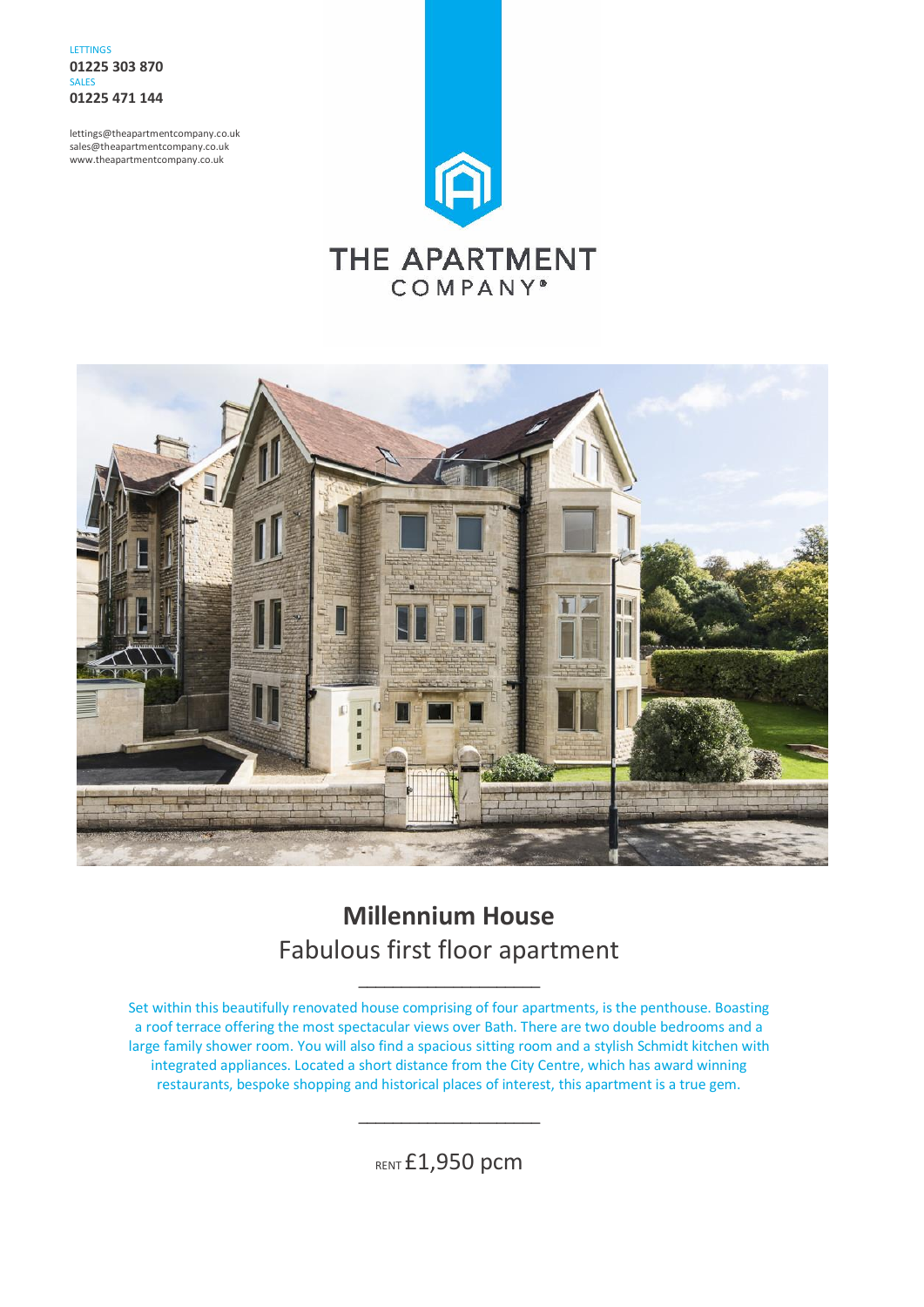# Modern and contemporary

\_\_\_\_\_\_\_\_\_\_\_\_\_\_\_\_\_\_\_\_\_\_\_\_\_\_\_\_\_\_\_\_\_\_\_\_\_\_\_\_\_\_\_\_\_\_\_\_\_\_\_\_\_\_\_\_\_\_\_\_\_\_\_

\_\_\_\_\_\_\_\_\_\_\_\_\_\_\_\_\_\_\_\_\_\_\_\_\_\_\_\_\_\_\_\_\_\_\_\_\_\_\_\_\_\_\_\_\_\_\_\_\_\_\_\_\_\_\_\_\_\_\_\_\_\_\_

Unfurnished | Two double bedrooms | Contemporary shower room | Private parking for one | Roof terrace | Short walk to city centre | Stunning views | Council tax band | Available 6<sup>th</sup> June 2022

ENTRANCE HALL Radiator. Fuse box. Velux. Spotlighting. Intercom.

#### SITTING ROOM

**4.65 x 4.40 (15'3" x 14'5")** Two windows to front elevation. Radiator. TV and telephone points.

#### KITCHEN

#### **3.05 x 2.03 (10'0" x 6'7")**

Luxury Cream Schmidt kitchen comprising: range of wall and base cupboards with Fasa Stone work tops over, integrated appliances including; Kuppersbusch oven, microwave, electric hob, extractor fan, Liebherr fridge freezer with plumbed in ice maker and an AEG integrated dishwasher. Velux. Radiator. Spotlighting.

#### MASTER BEDROOM

**4.88 x 4.25 (16'0" x 13'11")** Two windows to side elevation. Velux. Door to roof terrace.

#### SECOND BEDROOM

**4.07 x 3.60 (13'4" x 11'9")** Two windows to rear elevation. Radiator.

#### FAMILY SHOWER ROOM

Walk in shower. WC. Wash hand basin. Velux.

#### ROOF TERRACE

**3.70 x 3.52 (12'1" x 11'6")** With Glass Rail





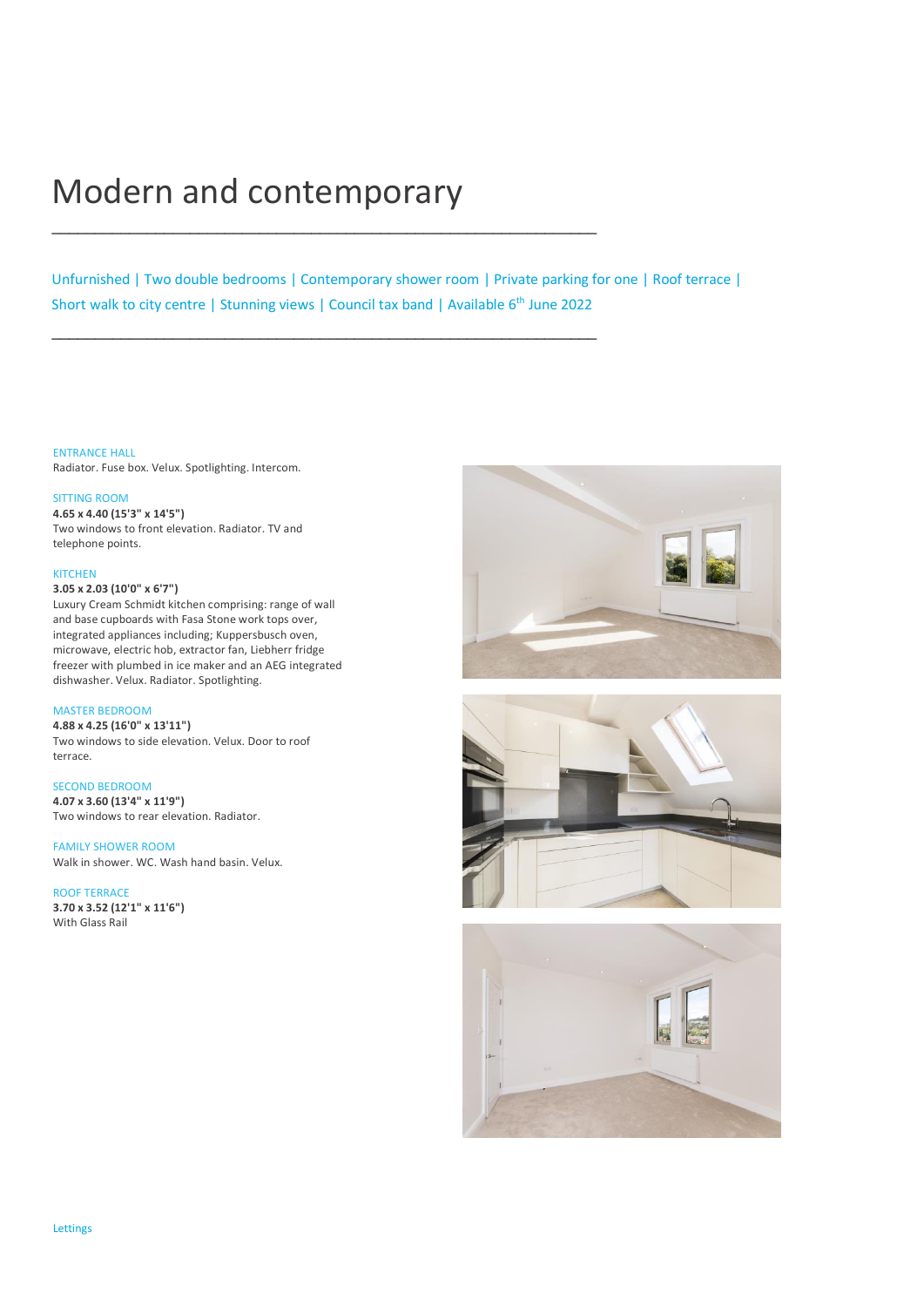

**01225 303 870**

Sales **01225 471 144**

sales@theapartmentcompany.co.uk lettings@theapartmentcompany.co.uk www.theapartmentcompany.co.uk